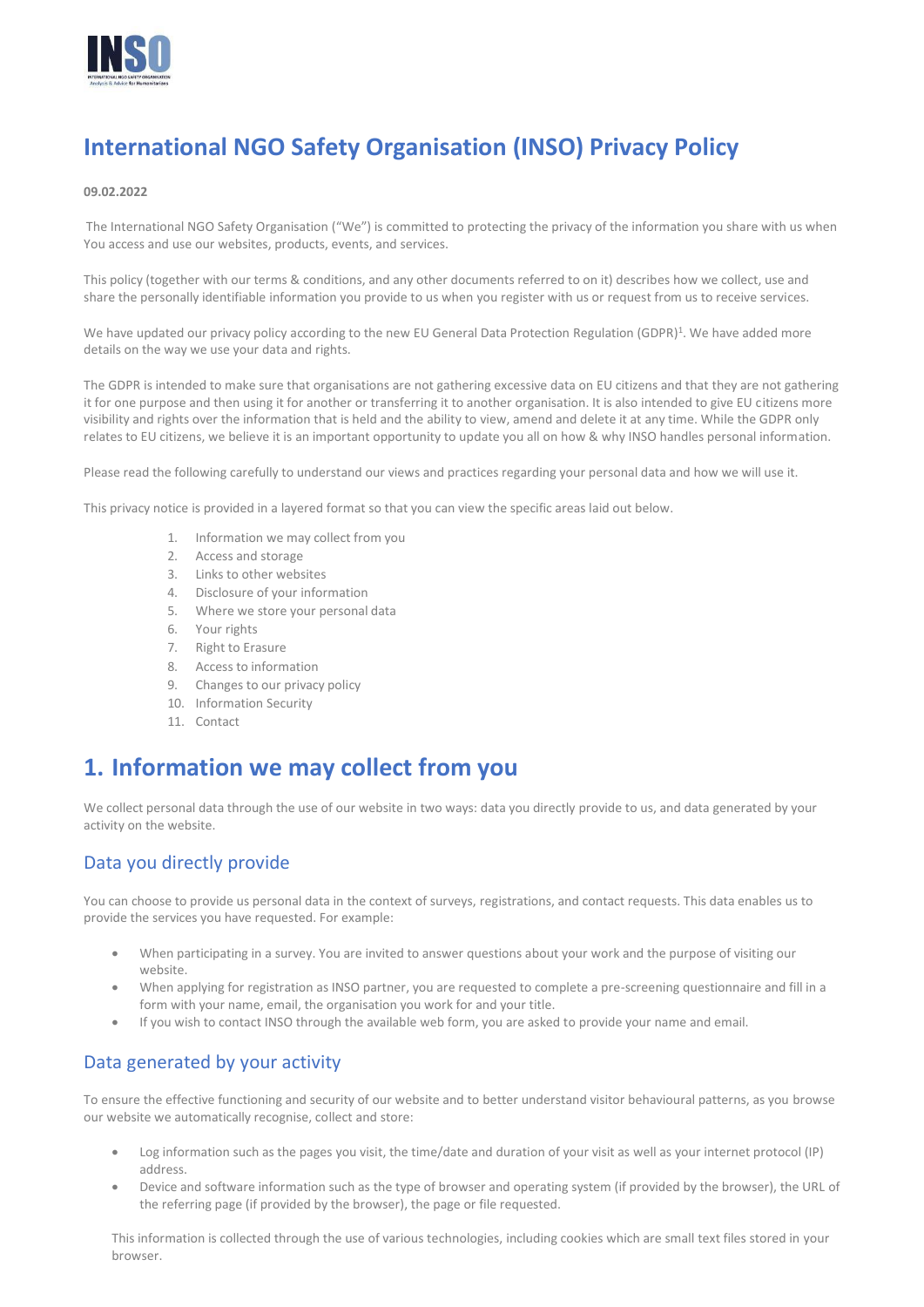

## **2. Access and storage**

We will use this information: In general, access to your personal data is limited to appropriate staff within INSO. In some circumstances we make your data available outside INSO (or you provide some of your data directly to a third party), such as for:

- Sending emails to you if you have submitted a form. For this, we provide only your email address to SendGrid, Inc.
- Analytics: We use Google Analytics to help us understand visitor behaviour by allowing the service access to the data generated by your activity and store it using cookies. This data is produced in an anonymous way and does not identify any individual visitors.

We encourage you to review the relevant third-party privacy policies when visiting their websites.

## **3. Links to other websites**

Where we provide links to websites of other organisations or entities, this privacy policy does not cover how they process personal data. For example, we link to our profiles on a number of social media platforms such as Twitter, linkedin, youtube and Facebook. We encourage you to read the privacy notices of any other websites you visit.

## **4. Disclosure of your information**

We may share your personal information with any employee of our organisation.

We may disclose your personal information to third parties, if we are under a duty to disclose or share your personal data to comply with any legal obligation; or to protect the rights, property, or safety of INSO, our members, or others.

### **5. Where we store your personal data**

All data will be collected and held using cloud services located within the European Union and the European Economic Area or other territory complying with the legal and technical guidelines laid down for handling data by the European Union and will only be used for the specific purpose for which it was intended and to which you consented. It will not be used for any other purpose whatsoever. Any personal data we hold on you will be deleted or updated upon request and any inaccurate or misleading data held will be changed or deleted upon your request.

All information you provide to us is stored on our secure cloud servers. All Sites operated by INSO are protected with SSL encryption technology. Where we have given you (or where you have chosen) a password which enables you to access the member areas of the Site, you are responsible for keeping this password confidential. We ask you not to share a password with anyone.

Unfortunately, the transmission of information via the internet is not completely secure. Although we will do our best to protect your personal data, we cannot guarantee the security of your data transmitted to the Site; any transmission is at your own risk. Once we have received your information, we will use strict procedures and security features to try to prevent unauthorised access.

Your details are securely stored on our system and in our database. By providing personal details during your registration you are consenting to the use of those details for the purposes of identifying you as a unique user.

## **6. Your rights**

The Site may, from time to time, contain links to and from the websites of our partner networks. If you follow a link to any of these websites, please note that these websites have their own privacy policies and that we do not accept any responsibility or liability for these policies. Please check these policies before you submit any personal data to these websites.

You may opt-out of our email lists by following the directions at the bottom of our emails. Please note that INSO has several lists and products and we allow you to opt-out selectively. To remove a specific email address from all INSO communications, you may send a request t[o info@ngosafety.org. I](mailto:info@ngosafety.org)f you wish to remove your email address only from a specific list or service, please use the opt-out mechanism provided in emails you receive from such a list or service.

If you believe the information we have about you needs to be updated, please contact us so we can keep your information accurate. Any data that is no longer needed for the purposes specified in 'Information we collect about you' will be deleted. If at any point you wish for INSO to delete information about you, you can contact us a[t info@ngosafety.org.](mailto:info@ngosafety.org)